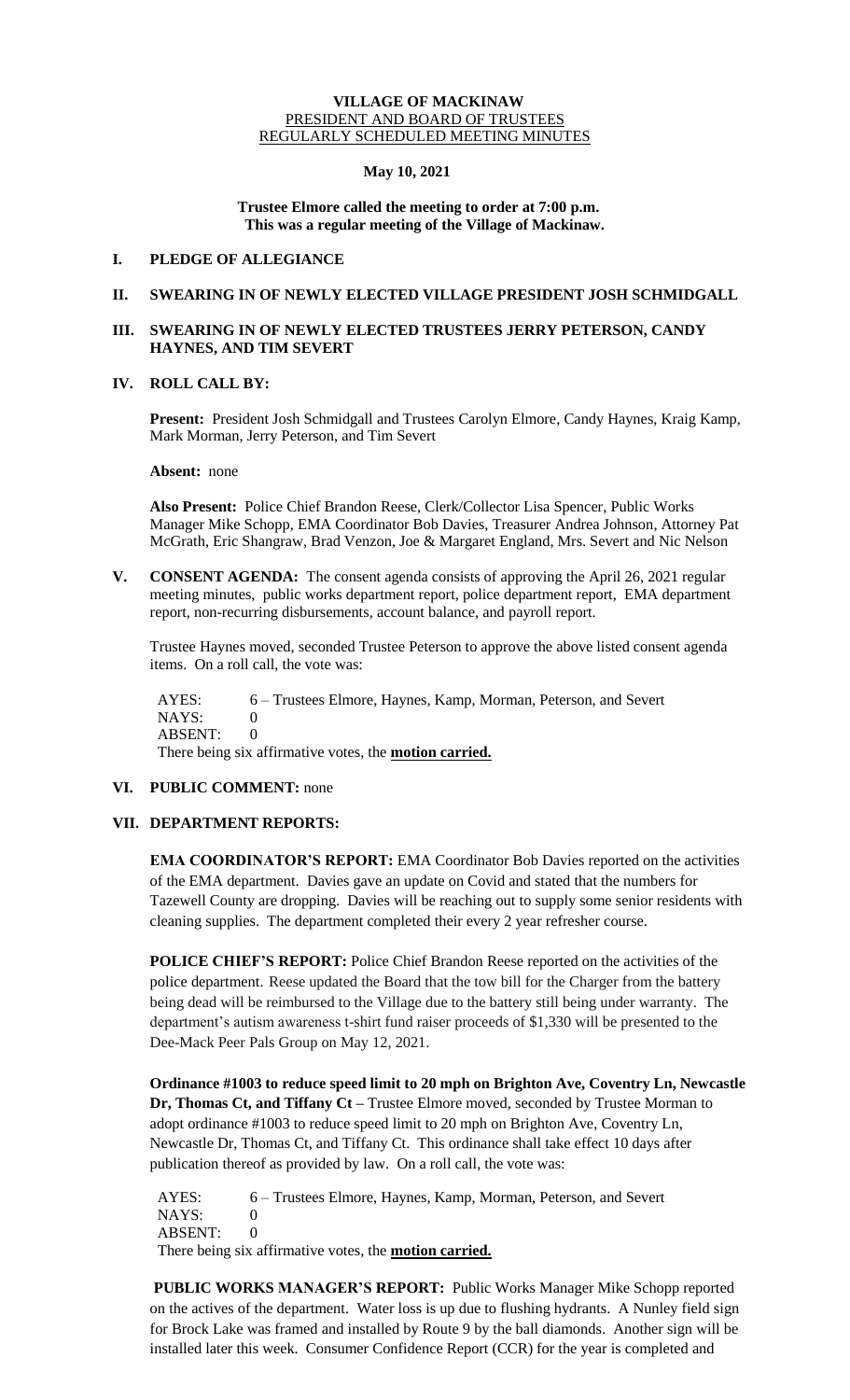information regarding where to view the report will be on the June 1, 2021 water bills. The link will be available on the village website [www.mackinawil.gov.](http://www.mackinawil.gov/) Flushing hydrants for Heritage Lake have been installed. The well at Brock Lake has passed the annual testing. This has permitted the water to be turned on and the health department has done their inspection.

Paving of Madison St/Webster St intersection - Previously a water leak was found and repaired at the intersection of Madison St. and Webster St. The area is now ready to be resurfaced. Schopp would like to wait until school is out to have this done due extra school traffic in this intersection.

Trustee Haynes moved, seconded by Trustee Morman to authorize Public Works Manager Schopp to have Tazewell County Asphalt pave the intersection at a cost not to exceed \$14,000. On a roll call, the vote was:

 AYES: 6 – Trustees Elmore, Haynes, Kamp, Morman, Peterson, and Severt NAYS: 0 ABSENT: 0 There being six affirmative votes, the **motion carried.**

# **TREASURER'S REPORT:**

**Non-Recurring Bills -** Trustee Peterson moved, seconded Trustee Elmore to approve the nonrecurring bills. On a roll call, the vote was:

 AYES: 6 – Trustees Elmore, Haynes, Kamp, Morman, Peterson, and Severt NAYS: 0 ABSENT: 0 There being six affirmative votes, the **motion carried.**

**Ordinance #1004 for solid waste removal & disposal and curb side recycling in the Village of Mackinaw –** Trustee Kamp moved, seconded by Trustee Elmore to adopt ordinance #1004 regarding solid waste removal and disposal service for the Village of Mackinaw. This ordinance shall take effect July 1, 2021. On a roll call, the vote was:

 AYES: 6 – Trustees Elmore, Haynes, Kamp, Morman, Peterson, and Severt NAYS: 0 ABSENT: 0

There being six affirmative votes, the **motion carried.**

**Waste collection agreement with Area Disposal –** Trustee Elmore moved, seconded by Trustee Kamp to authorize President Schmidgall to enter into an agreement with Area Disposal Service, Inc. to authorize the licensing of collection and disposal of waste accumulating within the municipal limits of the Village. The terms of the agreement shall become effective as of July 1, 2021 and shall terminate on June 30, 2026. On a roll call, the vote was:

AYES: 6 – Trustees Elmore, Haynes, Kamp, Morman, Peterson, and Severt NAYS: 0 ABSENT: 0 There being six affirmative votes, the **motion carried.**

# **VIII. PRESIDENT'S REPORT:**

**Ordinance #1005 to amend ordinance relating to standard work week of salaried employees -** Trustee Morman moved, seconded by Trustee Kamp to adopt ordinance #1005 to provide amendments relating to standard work week of salaried employees. This will remove section (F) that was added in ordinance #1002. Salaried employees will again work a 40 hour per seven-day work period. On a roll call, the vote was:

 AYES: 6 – Trustees Elmore, Haynes, Kamp, Morman, Peterson, and Severt NAYS: 0 ABSENT: 0 There being six affirmative votes, the **motion carried.**

# **IX. LOCAL LIQUOR CONTROL COMMISSIONER'S REPORT:** none